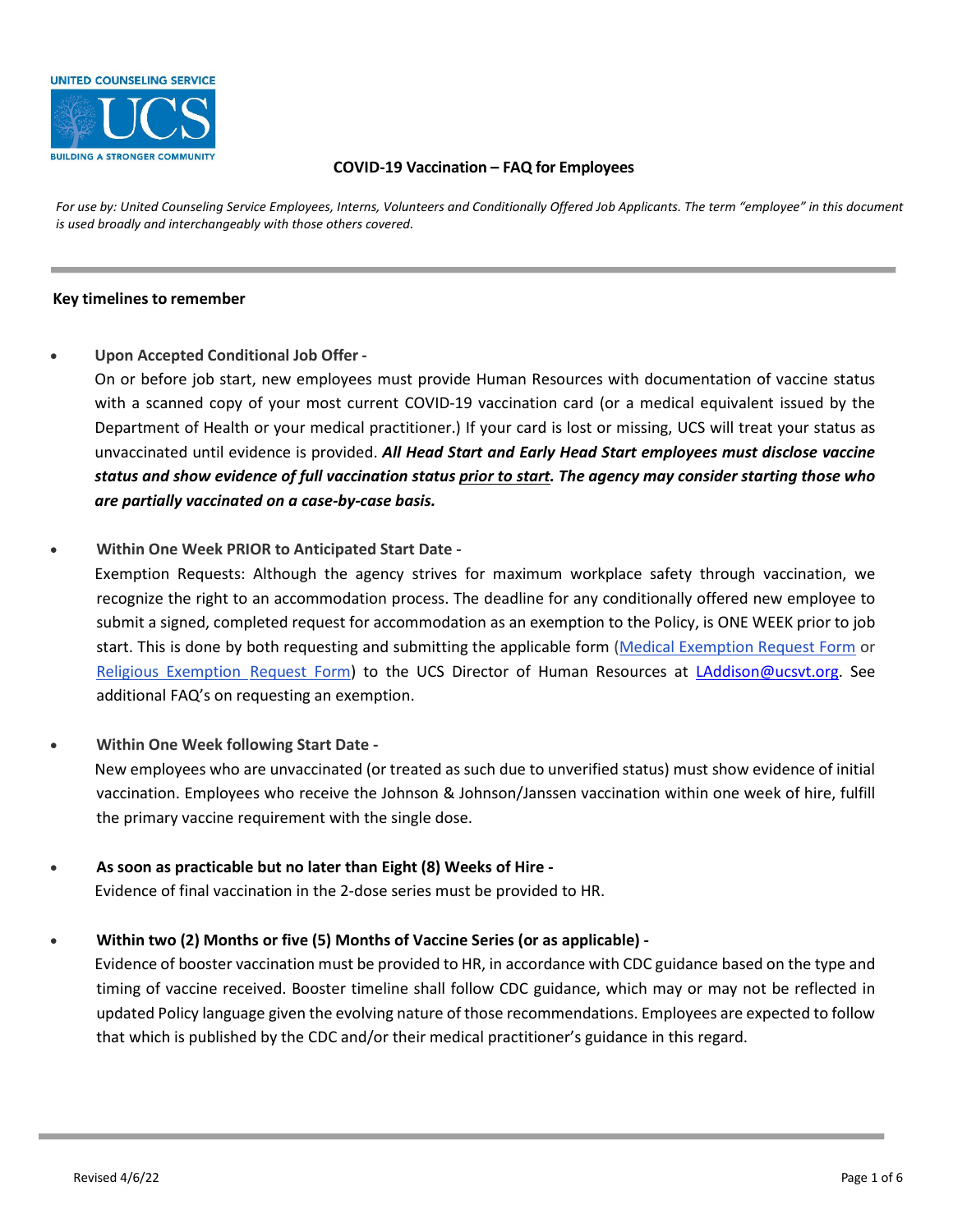### **Frequently Asked Questions**

The following frequently asked questions are specifically answered for UCS employees. This document does not replace nor alter the UCS COVID-19 Vaccination Policy, but rather is a way to answer common questions.

## • **Who is required to be vaccinated for COVID-19?**

The COVID-19 vaccination is required for all employees (including remote employees) at all UCS locations, as well as for other individuals such as interns and volunteers who physically access a UCS facility or premise.

## • **Why is UCS requiring the COVID-19 vaccine as a condition of employment?**

When the COVID-19 vaccinations became available for use in late 2020, UCS encouraged all our employees to be vaccinated, but we did not, at that time, require vaccination as a condition of employment. While the great majority of our employees have been vaccinated, approximately 20% of our colleagues remained unvaccinated. As a healthcare provider, we made the decision to make the COVID-19 vaccination a requirement for our employees to protect the health and well-being of our clients, their families, our communities, and each other within our workplace.

### • **What is the deadline for providing documentation of vaccinationfor the COVID-19 vaccine?**

All Employees provided proof that they have received both doses of the Moderna or Pfizer vaccine or one dose of the J&J/Janssen vaccine by Nov. 1, 2021, unless exempted by way of reasonable accommodation. New employees follow the timelines indicated in the Policy and as outlined above.

# • **If I received the COVID-19 vaccine from a state-run site, or at my own provider's office or at a pharmacy, including Genoa, do I need to provide proof of vaccination?**

Yes. Wherever you received the COVID-19 vaccine, you need to provide your proof of vaccination directly.

## • **How do I submit documentation of vaccination?**

You may submit documentation of vaccination by submitting an image of your COVID-19 Vaccination Record Card to Human Resources (in care of [LAddison@ucsvt.org](mailto:LAddison@ucsvt.org) ) using one of the methods below:

- Take a photo of your vaccination record card and email to **LAddison@ucsvt.org**
- Scan your vaccination record card and email t[o LAddison@ucsvt.org](mailto:LAddison@ucsvt.org)
- Secure Fax to Human Resources: 802-375-2381

# • **How can I get the vaccine or the booster now, as an employee of UCS?**

COVID-19 vaccines are provided daily at multiple locations throughout Bennington County. Visit either:

- VT Department of Health at [www.healthvermont.gov/covid-19](http://www.healthvermont.gov/covid-19) or <https://www.healthvermont.gov/covid-19/vaccine/getting-covid-19-vaccine>
- SVMC at<https://svhealthcare.org/COVID-19/Vaccine>
- You may also visit [www.vaccines.gov](http://www.vaccines.gov/) to find a location near you to make an appointment.
- **How do I request a medical or religious exemption?**

Although the agency strives for maximum workplace safety through vaccination, we recognize the right to an accommodation process. Employees wishing to request a medical or religious exemption may do so by contacting the Director of Human Resources and requesting either the Medical or Religious Exemption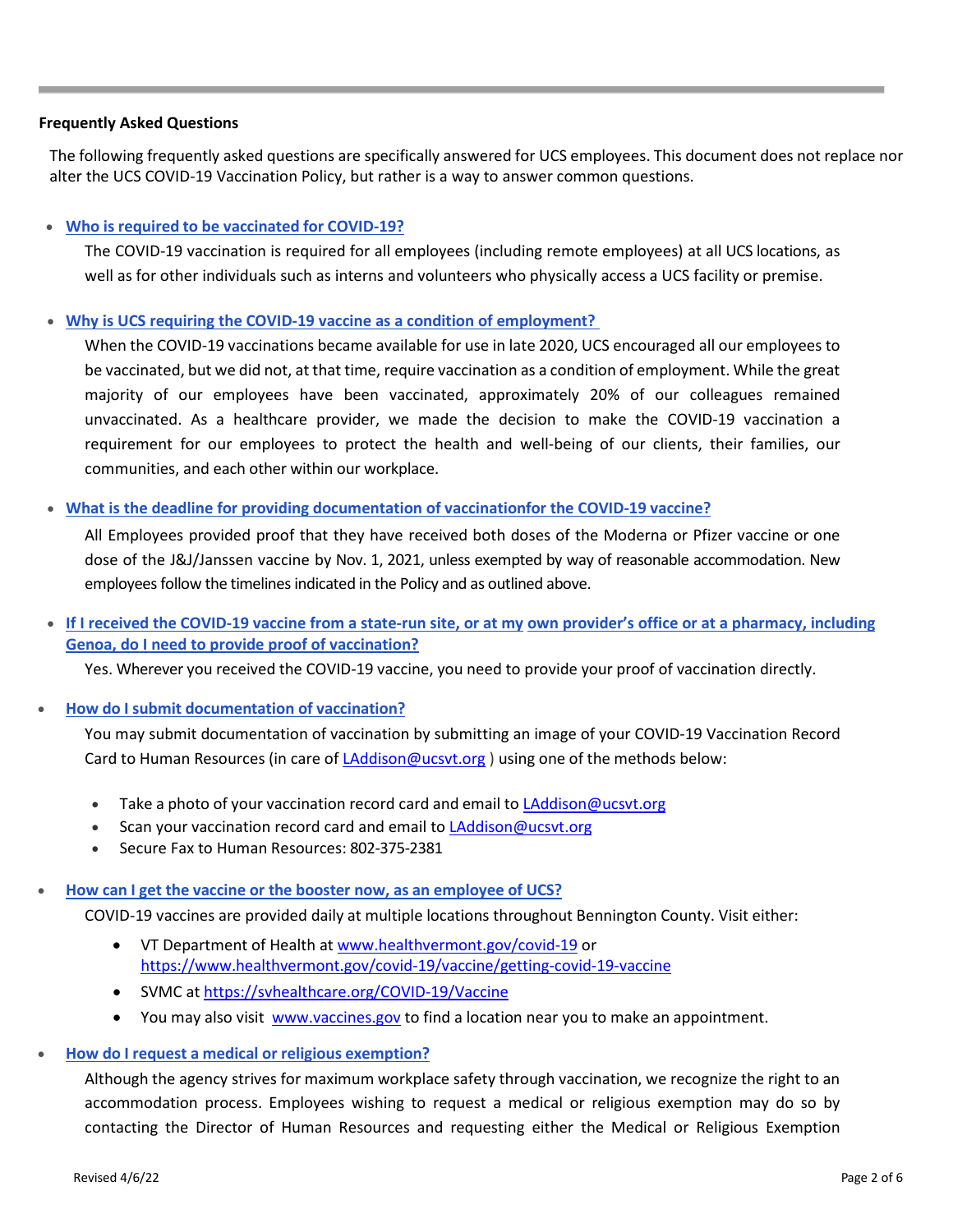Request Form. *Exemption requests of conditionally offered successful applicants must follow the timeline noted above.* Any related exemption requests by existing employees should be submitted as soon as the need is identified. Without an approved accommodation, the Policy timelines apply. Please note that UCS is not required to approve any exemption request if doing so would cause an undue hardship on the agency.

• **Are remote workers required to provide proof of vaccination even though they might physically work at a UCS facility on an infrequent basis?**

Yes, all UCS employees are required to meet the vaccination requirement regardless of their on-site or remote work schedule.

• **If I am discharged or resign due to non-compliance with the UCS COVID-19 Vaccination Policy, will I be eligible for rehire?**

Termination for failure to comply with any aspect of this policy alone will not disqualify an employee from being hired in the future. All employees must comply with conditions of employment upon rehire, which includes, as part of the employment screening processes, requirements under the UCS COVID-19 Vaccination Policy.

## • **What if I have questions or concerns about the vaccine requirement? Who should I talk to?**

We encourage employees who may have concerns or questions about COVID-19 vaccinations to speak to the UCS Employee Health office, the UCS Medical Director or their designee. Employees may also reach out to the Director of Human Resources with specific questions related to the vaccination policy and work eligibility. For individual medical related questions, employees are encouraged to talk with their healthcare provider or the UCS Medical Director.

• **If I elect to not receive the initial vaccination or vaccination series in the required timeline(s), and I am not approved for an exemption by the Agency, will I be terminated from employment? Will this be considered an involuntary separation?**

Employees who do not provide UCS with proof that they are vaccinated within the Policy timelines as explained above, and/or you have not obtained approval for a religious or medical exemption within the timelines required for the initial vaccine or vaccination series, will be placed on unpaid leave until their status is determined by the agency. Determination of status would be expected to follow shortly thereafter, with the employee's likely separation of employment recorded as an involuntary separation for non-compliance. Employees will have limited opportunity, if any, to seek reconsideration during this brief period, and granted at the agency's sole discretion. This FAQ is considered by the Agency as its notice period, should separation of employment become applicable.

• **If I elect to not receive the booster vaccination as noted in the policy and as guided by CDC recommendations, and I am not approved for an exemption by the Agency, will I be terminated from employment? Will this be considered an involuntary separation?**

Employees who do not provide UCS with proof that they have received the booster vaccinated within the Policy timelines and/or CDC guidelines as explained in "key timelines" above, and/or you have not obtained approval for a religious or medical exemption, will risk being placed on unpaid leave until their status is determined by the agency. The agency will issue individual warnings of personnel action related to the booster, as applicable, so that employees will have full understanding of their timelines and consequences for failure to act. Compliance with the agency's COVID-19 Vaccination Policy, inclusive of a booster requirement, is a condition of employment. Separations due to non-compliance with agency policy recorded as an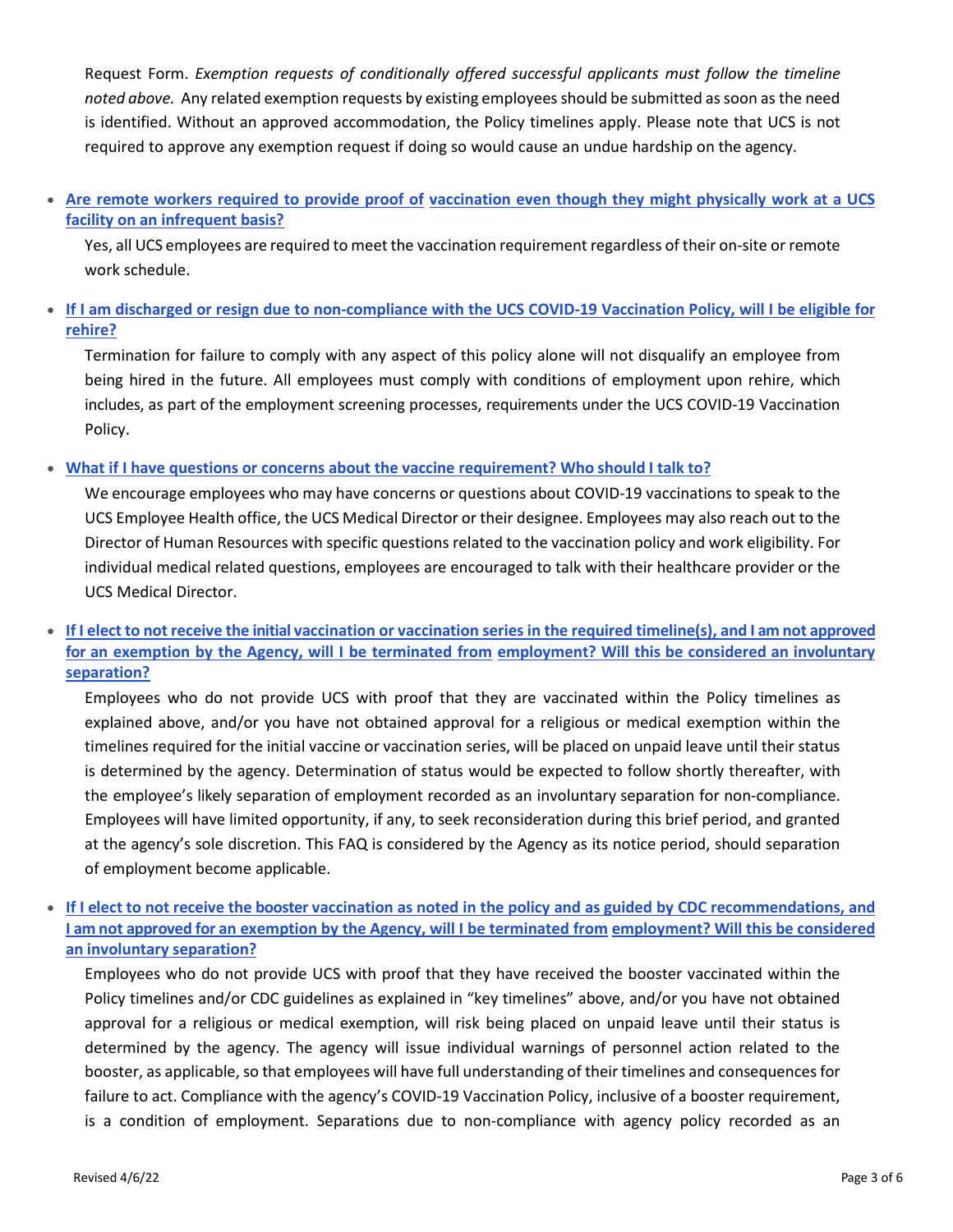involuntary separation.

• **If I am involuntarily terminated for failure to comply with the UCS COVID-19 Vaccination Policy, will I be eligible for unemployment benefits?**

Employees whose employment ends because of choosing not to comply with the UCS COVID-19 Vaccination Policy may apply for unemployment benefits. The state unemployment office determines eligibility to receive unemployment benefits.

• **General questions about the vaccine**

**Can I choose which vaccine I receive?**

Where you obtain your COVID-19 vaccine and which manufacturer you choose to receive is up to you.

**Can employees receive the COVID-19 vaccine if they are pregnant or plan to become pregnant in the next three months?**

Please reference [The American College of Obstetricians and Gynecologist \(ACOG\) Practice Advisory for](https://www.acog.org/clinical/clinical-guidance/practice-advisory/articles/2020/12/vaccinating-pregnant-and-lactating-patients-against-covid-19) [Pregnant and Lactating Patients](https://www.acog.org/clinical/clinical-guidance/practice-advisory/articles/2020/12/vaccinating-pregnant-and-lactating-patients-against-covid-19) and talk to your healthcare provider.

**Can I receive the COVID-19 vaccine if I have had a severe allergic reaction to another vaccine?**

We recommend that individuals with a history of anaphylaxis (severe, potentially life-threatening allergic reaction) consult their health care provider on making the decision as to whether or not to be vaccinated. See also:

- [Moderna Vaccine fact sheet and information for recipients and healthcare professionals](https://www.modernatx.com/covid19vaccine-eua/)
- [Pfizer-BioNTech vaccine fact sheet and information for recipients and healthcare professionals](https://www.cvdvaccine-us.com/)
- [J&J/Janssen vaccine fact sheets for recipients and healthcare professionals](https://www.fda.gov/emergency-preparedness-and-response/coronavirus-disease-2019-covid-19/janssen-covid-19-vaccine#additional)

## • **Receiving the vaccine**

If my appointment is scheduled during the workday, am I required to clock out or to take earned time to get **the vaccination?**

No. Upon timely request, employees who receive their vaccination during working hours will be provided with reasonable time within their day to do so. If you are unable to be released during regular working hours due to work related demands, hourly, non-exempt employees will be allowed up to two hours of "Misc." paid nonwork time added to your timecard.

**As an employee or staff member will I have to pay for the vaccine or will insurance cover the vaccine?**

No, currently there is no charge to any employee receiving the COVID-19 vaccination. You may need to provide your insurance information to the vaccine administration site.

## **Can I schedule my appointment during the workday?**

As noted above, you may schedule the appointment for your COVID-19 vaccination whenever it is convenient for you and your program, and within the vaccination provider's appointment hours. It is important that you arrange with your manager or supervisor for any needed overage while you are at your appointment.

## **How long will the vaccine appointment take?**

The duration of time may vary based on provider, so please schedule an appointment ahead of time when possible or attend when/where walk-ins appointments are readily available.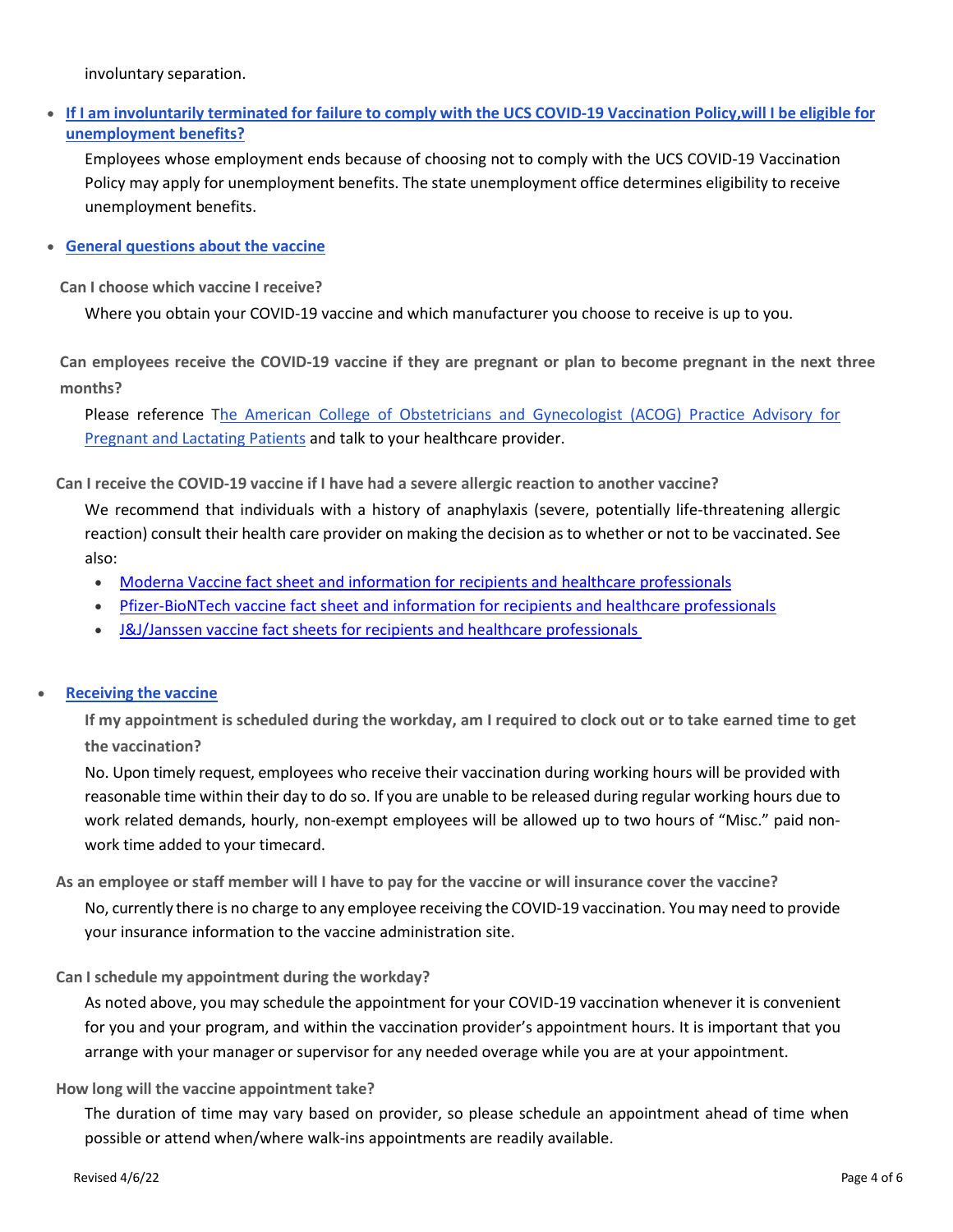**If I don't feel well or have an adverse reaction after receiving my COVID-19 vaccination, how will days off be handled?**

If you believe you may be experiencing an adverse reaction to the vaccine, and you have exhausted your unused, accrued leave benefits, or you do not earn leave time, you will be provided with reasonable paid leave time, not to exceed 8 hours to recover from vaccination side-effects. Please consult with your medical practitioner, the Medical Director, or your supervisor if you are unsure of your ability to work.

**Does the second dose of the vaccine have to be the same vaccine I was initially given?**

It is recommended that the second dose be from the same manufacturer as your first dose.

**Does the booster have to be the same vaccine I was initially given? How do I know when my booster is due?** The CDC reports that the Pfizer-BioNTech or Moderna (mRNA COVID-19 vaccines) are preferred in most situations. See the CDC guidance on type and timing of booster vaccines at this web site: COVID-19 Vaccine [Booster Shots | CDC](https://www.cdc.gov/coronavirus/2019-ncov/vaccines/booster-shot.html) Employees are responsible to carry out obtaining the booster vaccine within the timeframe applicable to their initial vaccine series and CDC guidelines. Receiving a booster vaccine is required under the UCS COVID-19 Vaccination Policy, unless exempted by way of approved reasonable accommodation.

**Will employees be tested, or required to quarantine, if they develop fever and/or flu like symptoms after receiving the vaccine?**

Yes. It typically takes a few weeks for the body to build immunity after vaccination. That means it's possible to be infected with the virus just before or just after receiving a vaccination and become ill if the vaccine has not had enough time to provide protection.

## • **General questions about COVID-19 Testing**

**If I am required to have proactive surveillance testing because of my position or my vaccine status, how is time and travel handled?** 

If the agency requires you to be tested at available testing locations as a precautionary measure for surveillance purposes, the Agency will provide you with pay for the time and travel necessary for such testing, at a location most reasonably accessible to you, including any travel costs, such as mileage reimbursement, pending receipt of your Expense/Mileage Reimbursement form. Scheduling the time necessary should be coordinated with your supervisor.

For your convenience and depending on regulatory guidance, UCS may provide you with a Rapid Antigen Tests, as an approved provider, through the UCS Employee Health office. Employees who are not fully vaccinated who are required to have surveillance testing as a result, will generally be required to obtain the PCR test for COVID-19.

#### **Do I have to pay for testing?**

No. Currently, the state of Vermont has provisions to ensure that testing continues to be free of charge for PCR test at a Heath Department testing site. You may still need to provide medical insurance information if you are a medically insured individual. Should the government sponsored testing end, the agency would be responsible for costs associated with testing as required by UCS. Instructions will be provided to you at that time. Depending on circumstances and testing needed, the agency may provide you with a testing kit and/or